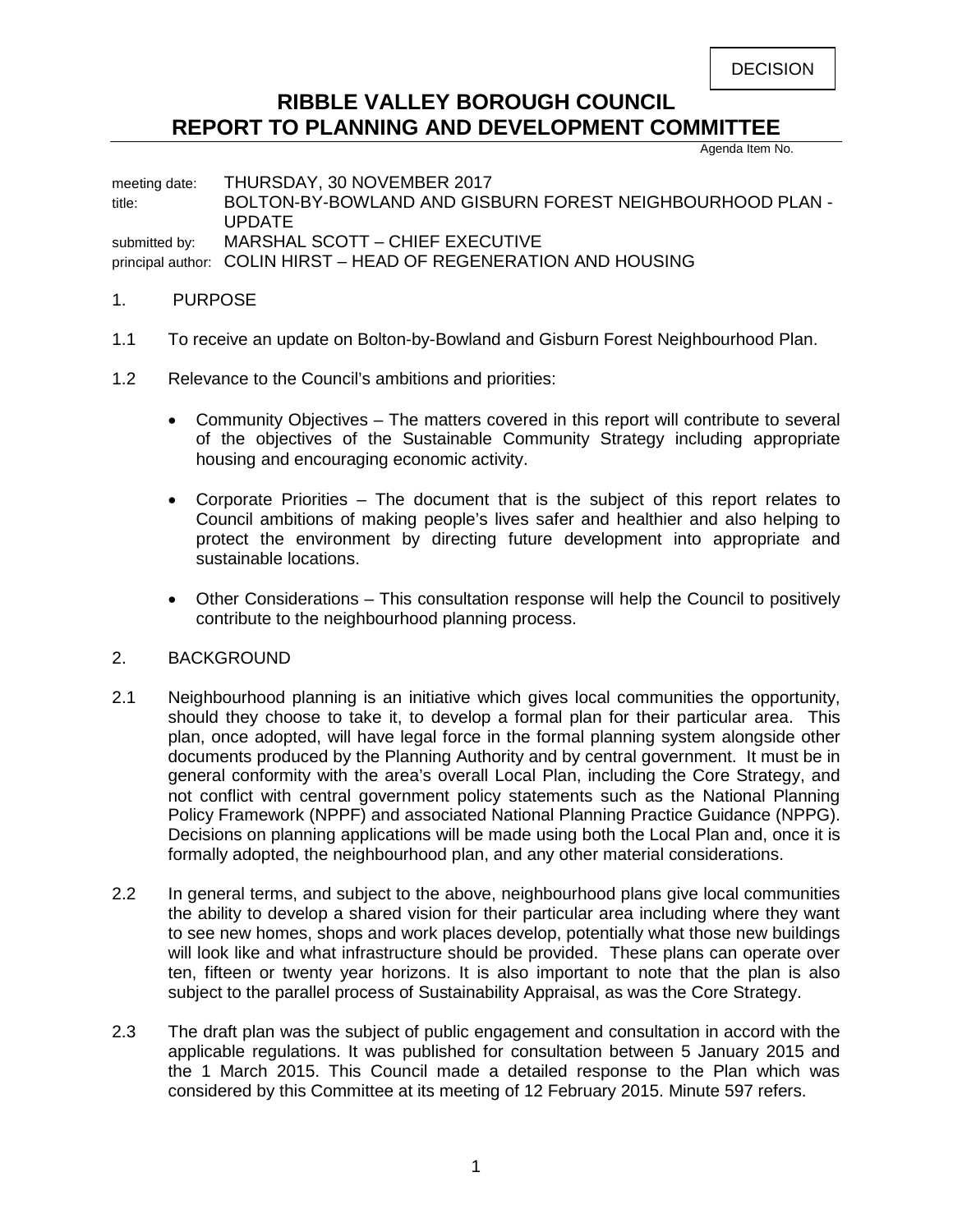- 2.4 A revised plan which the Parish Council considers to be its final plan has been submitted to Ribble Valley Borough Council. Members considered the submitted report and agreed to appoint an Independent Examiner to carry out the Examination of the Plan in December 2016.Minute 424 refers.
- 2.5 Further details regarding Neighbourhood Planning can be found on the National Planning Policy Guidance (NPPG) website link below.

http://planningguidance.planningportal.gov.uk/blog/guidance/neighbourhood-planning/

A set of the submission documents together with the Examiner's report has been placed in the Members Room on level C at the Council offices. The documents may also be viewed on the councils' website using the following link:

https://www.ribblevalley.gov.uk/info/200364/planning\_policies/1623/neighbourhood\_plan ning

- 3. THE EXAMINER'S REPORT
- 3.1 The Council received the Examiner's report in August 2017, which was published on the Council's website and it was agreed to programme consideration of its findings by Planning and Development Committee to enable the Parish Council as Qualifying Body to have the opportunity to consider the recommendations of the Examiner's report and decide how it may wish to proceed. Initially it was intended to report to committee in October; however the Parish Council requested time to allow an Extraordinary meeting of the Parish council to be held.
- 3.2 The Examiner is able to draw three findings from the Examination and can make one of three recommendations:
	- The plan is sound and can move to Referendum.
	- The plan can move to Referendum subject to certain changes to make the plan sound.
	- The plan is not sound and cannot go to Referendum.
- 3.3 The Examiner found that the plan can move to Referendum subject to certain changes to make the plan sound. However the recommended changes would lead to a number of changes to the plan that amongst other things would require the deletion of the specific site allocations, (perhaps the most controversial element of the plan during its preparation) at Bolton-by-Bowland and Tosside. It also made a number of other changes to the policy wording proposed which would still achieve the plans objective of supporting additional growth in the settlements but beyond the focus placed to being within the settlements (as defined by the Ribble Valley Local Development Framework) provided no further detailed spatial guidance. Other recommended changes generally sought to align the policy wording with national policy and legislation. Whilst there was some reaction to the Examiner's report that the recommendations served to make the plan void, and was interpreted by some as the Examiner dismissing the plan it has to be acknowledged that this was not his conclusion. The Examiner's conclusion was that subject to his recommended changes the plan could proceed to referendum.
- 3.4 As indicated the Parish Council held an extraordinary meeting on the 6 November at which the Parish Council resolved to seek to withdraw the Neighbourhood plan due to